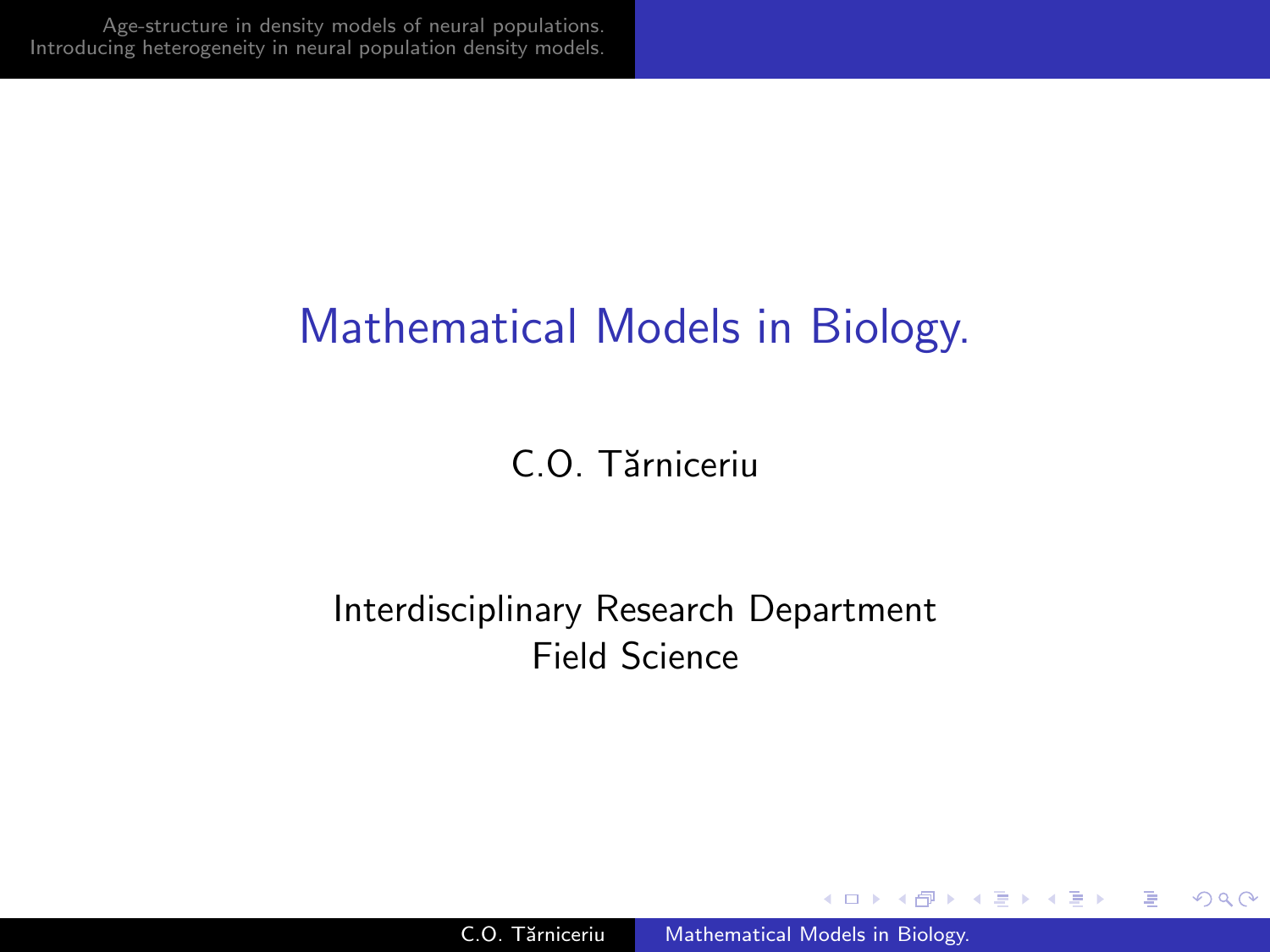#### [Age-structure in density models of neural populations.](#page-2-0)

[Interspike Interval Distribution and Survivor Function](#page-2-0) [Population density models](#page-5-0) [Connection between potential-structure of neural populations](#page-9-0) [and age-structured systems](#page-9-0)

#### [Introducing heterogeneity in neural population density models.](#page-13-0)

- [Escape rate model](#page-13-0)
- [Dynamic boundary conditions](#page-18-0)

∢ロ ▶ ∢何 ▶ ∢ ヨ ▶ ∢ ヨ ▶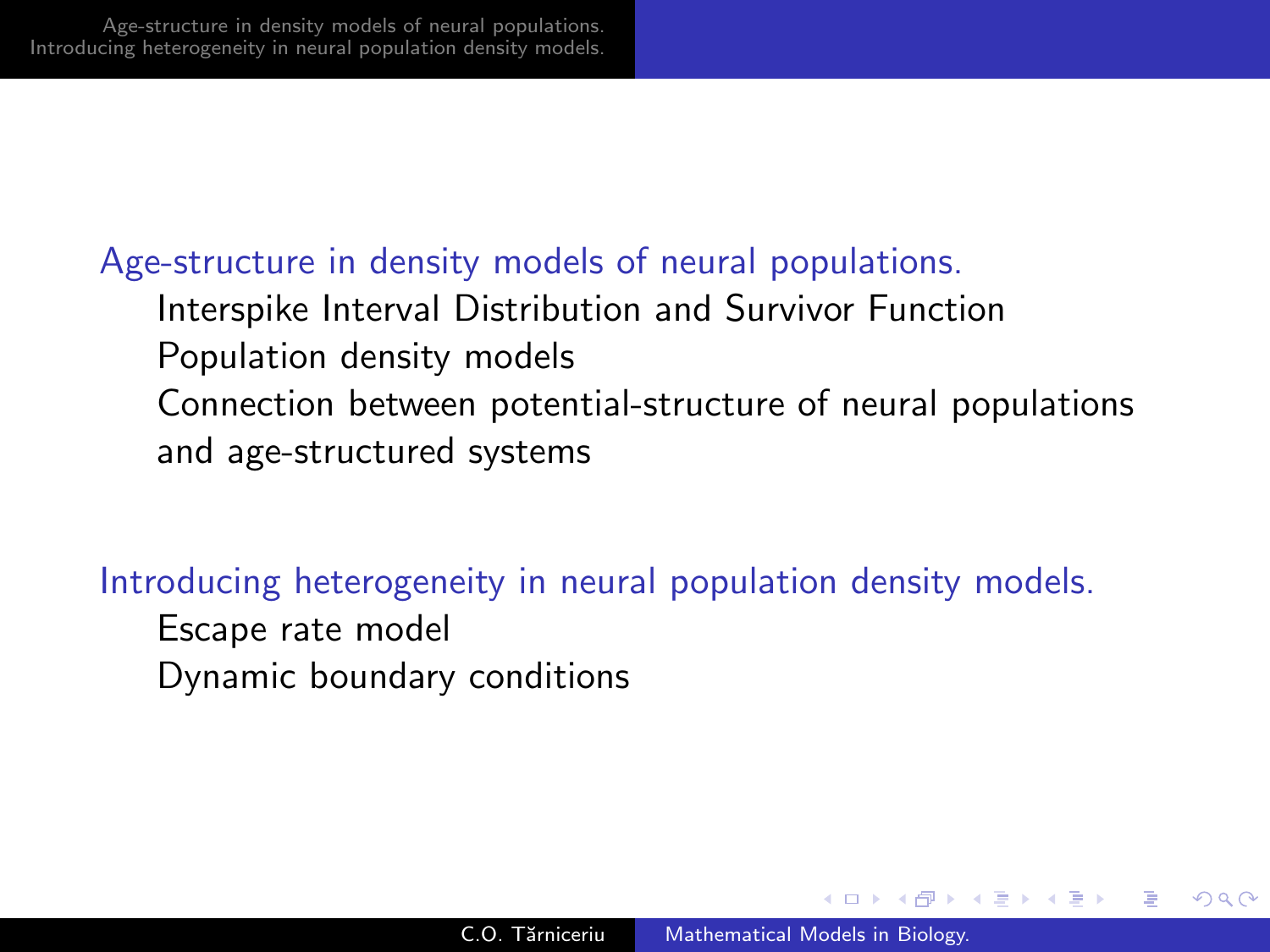∢ロト ∢母 ト ∢ ヨ ト ∢ ヨ ト

<span id="page-2-0"></span> $\Omega$ 

# Interspike Interval Distribution. ("Spiking Neuron Models", W. Gerstner and W.M. Kistler)

Consider a single neuron that is stimulated by a known current input and an unknown noise source; what is the probability that, given the last firing time  $\hat{t}$ , the neuron will emit a spike in  $[t, t + \Delta t]$ ? For  $\Delta t \longrightarrow 0$ , the answer is given by the *probability* density of firing  $P_1(t/\hat{t})$ .

 $\int_0^t$  $t_1$  $P_I(t/\hat{t}) dt =$  the probability to find a spike in an interval  $[t_1,t_2]$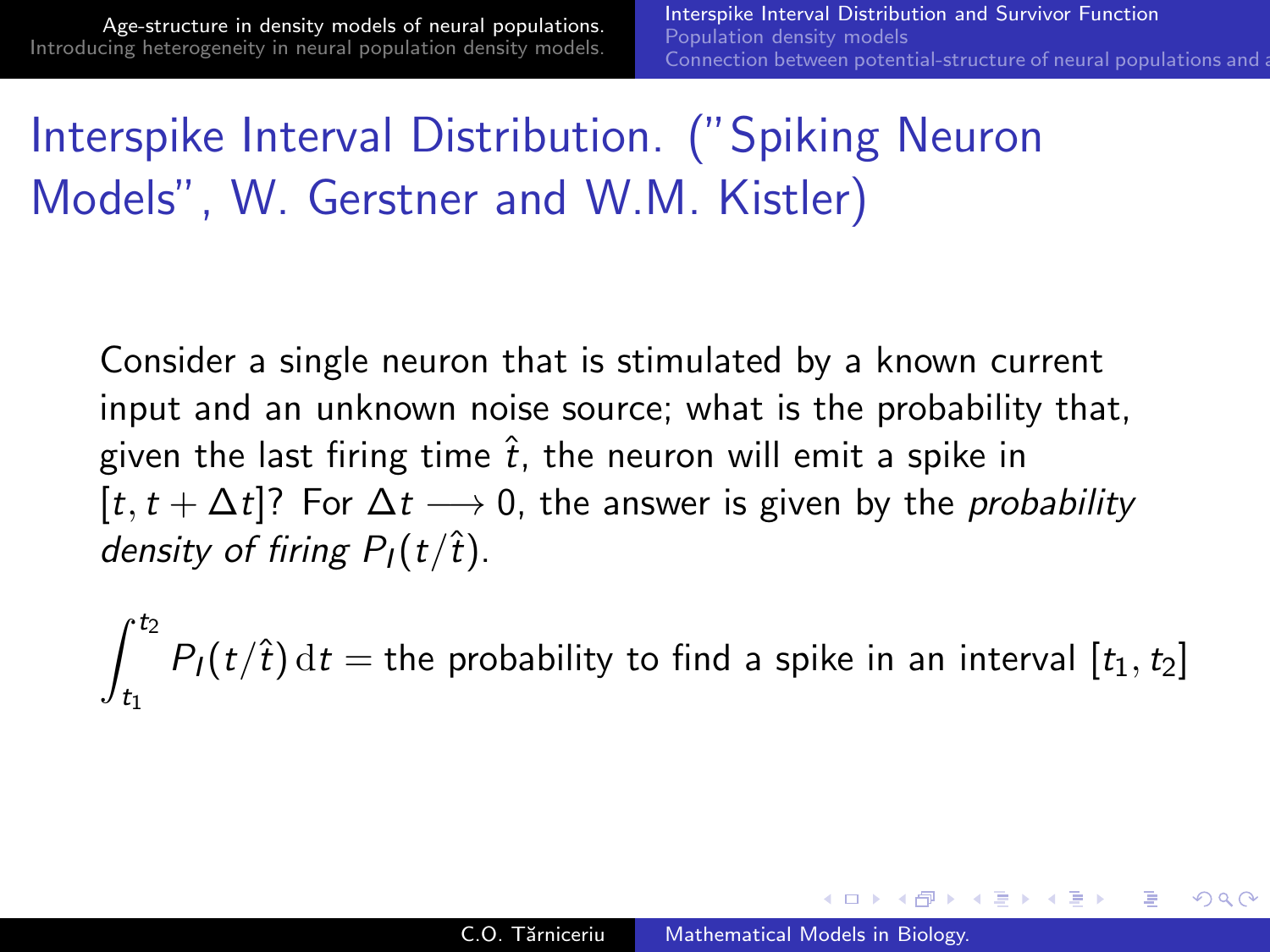∢ロ ▶ ∢何 ▶ ∢ ヨ ▶ ∢ ヨ ▶

 $209$ 

Interspike Interval Distribution. ("Spiking Neuron Models", W. Gerstner and W.M. Kistler)

Normalization:

$$
\int_{\hat{t}}^{\infty} P_I(t/\hat{t}) dt = 1 - P_I^{inact},
$$

 $\triangleright$  for excitatory inputs and a sufficient amount of noise, the neuron will always emit further spikes:  $P_I^{inact} = 0$ 

$$
\int_{\hat{t}}^{\infty} P_I(t/\hat{t}) dt = 1.
$$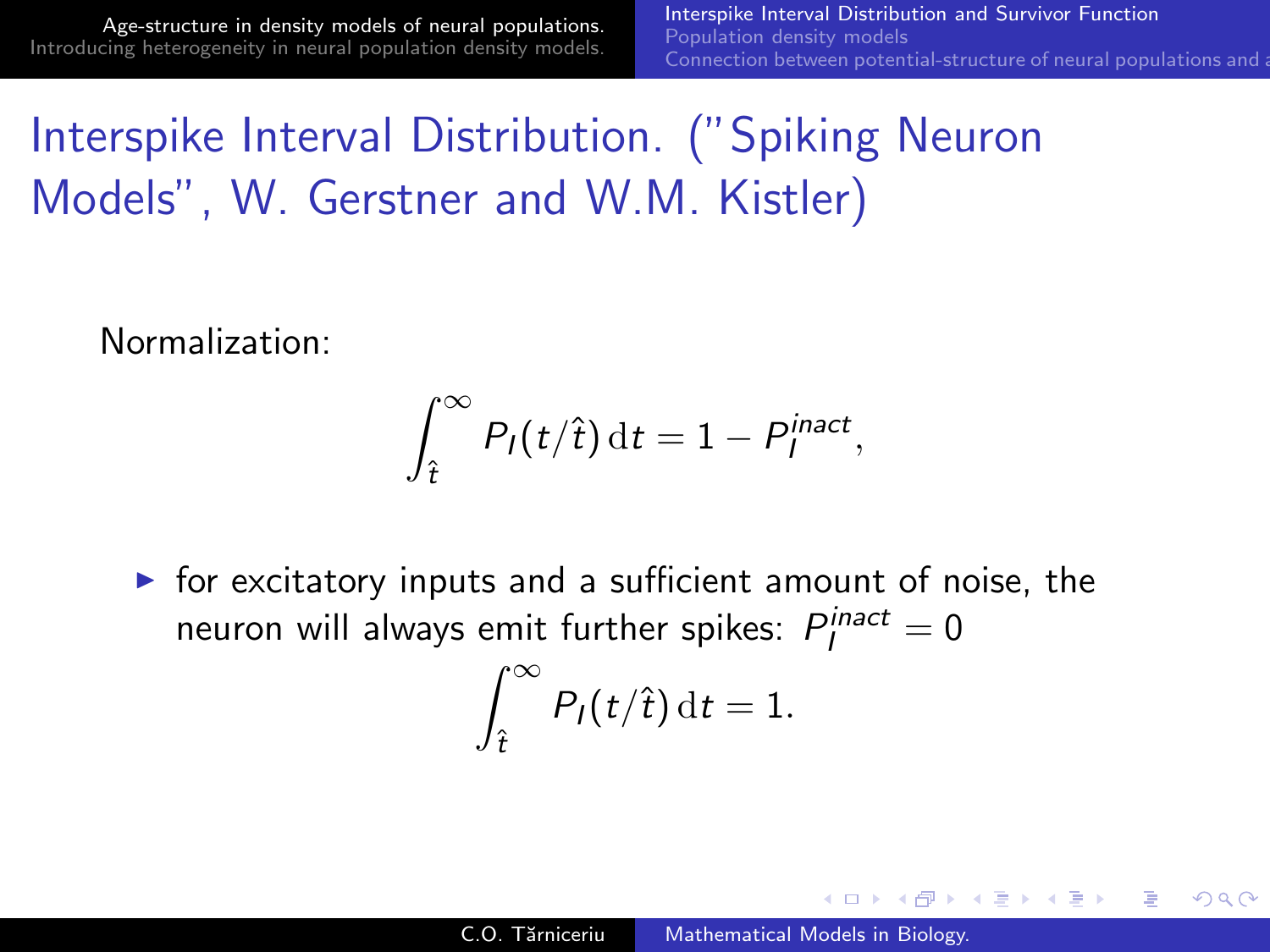# Survivor function and hazard.("Spiking Neuron Models", W. Gerstner and W.M. Kistler)

The *survivor function* - the probability that the neuron stays quiescent between  $\hat{t}$  and  $t$ :

$$
S_I(t/\hat{t}) = 1 - \int_{\hat{t}}^t P_I(t'/\hat{t}) dt'
$$

Initial value

$$
S_I(\hat{t}/\hat{t})=1
$$

The rate of decay of  $S_I(t/\hat{t})$ :

$$
\rho(t/\hat{t})=-\frac{\frac{\mathrm{d}}{\mathrm{d}t}S_I(t/\hat{t})}{S_I(t/\hat{t})}
$$

 $\rho(t/\hat{t})$  - age-dependent death rate.

and the first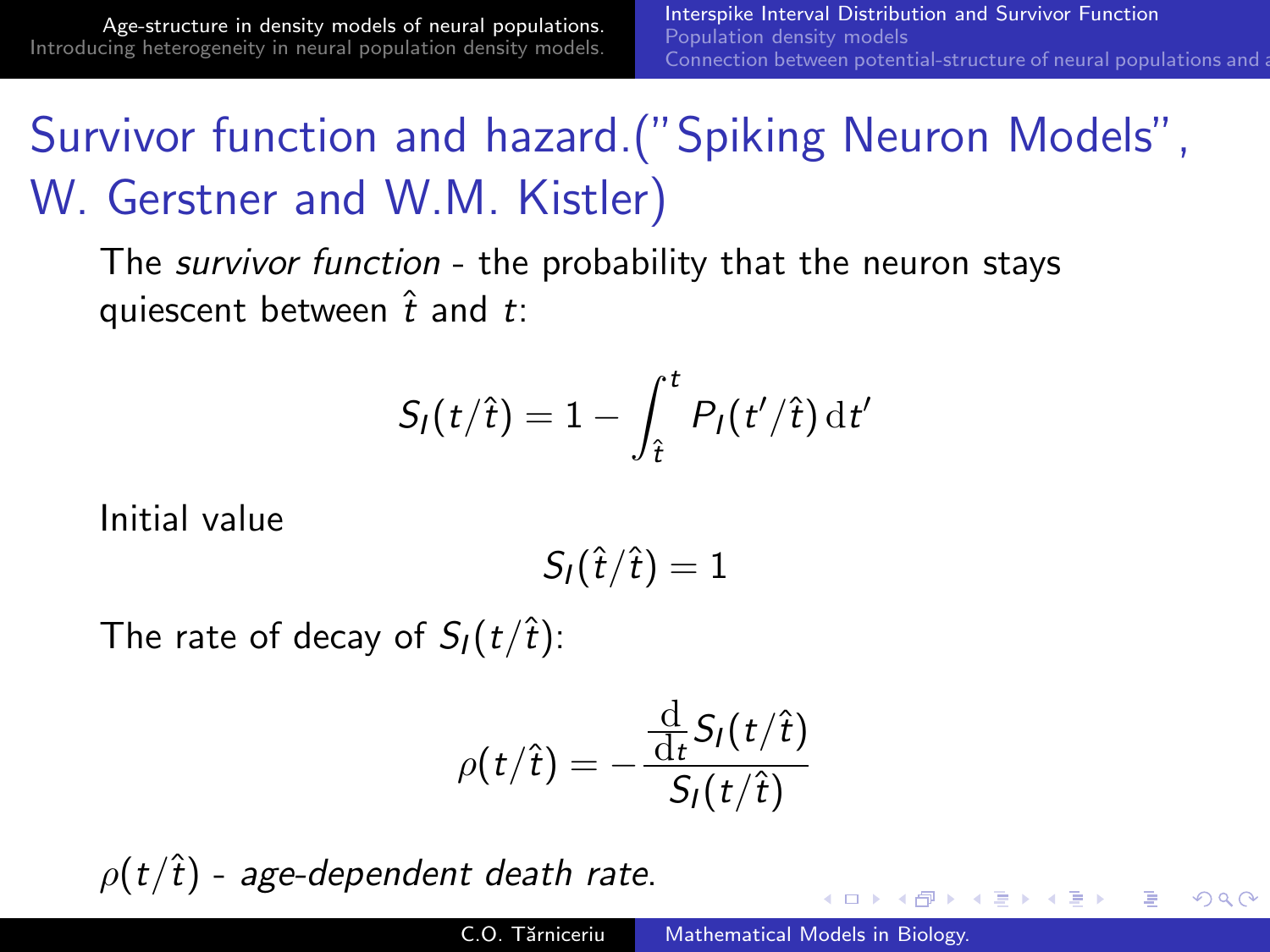## Interconnected neurons. Population density function for Integrate and Fire neurons.

For  $N \to \infty$ , the fraction of neurons having the membrane's potential in  $[v_0, v_0 + \delta v]$  is:

$$
\lim_{N\to\infty}\frac{\textit{neurons with }v_0\leq v(t)\leq v_0+\Delta v}{\Delta v}=\int_{v_0}^{v_0+\Delta v}p(t,v')\,\mathrm{d}v'
$$

 $\triangleright$  p(t,v) - membrane potential density How does the membrane potential density function evolves in time? Normalization:

<span id="page-5-0"></span>
$$
\int_{V_{\epsilon}}^{\eta} p(t, v) dv = 1.
$$
  
C.O. Tărniceriu Mathematical Models in Biology.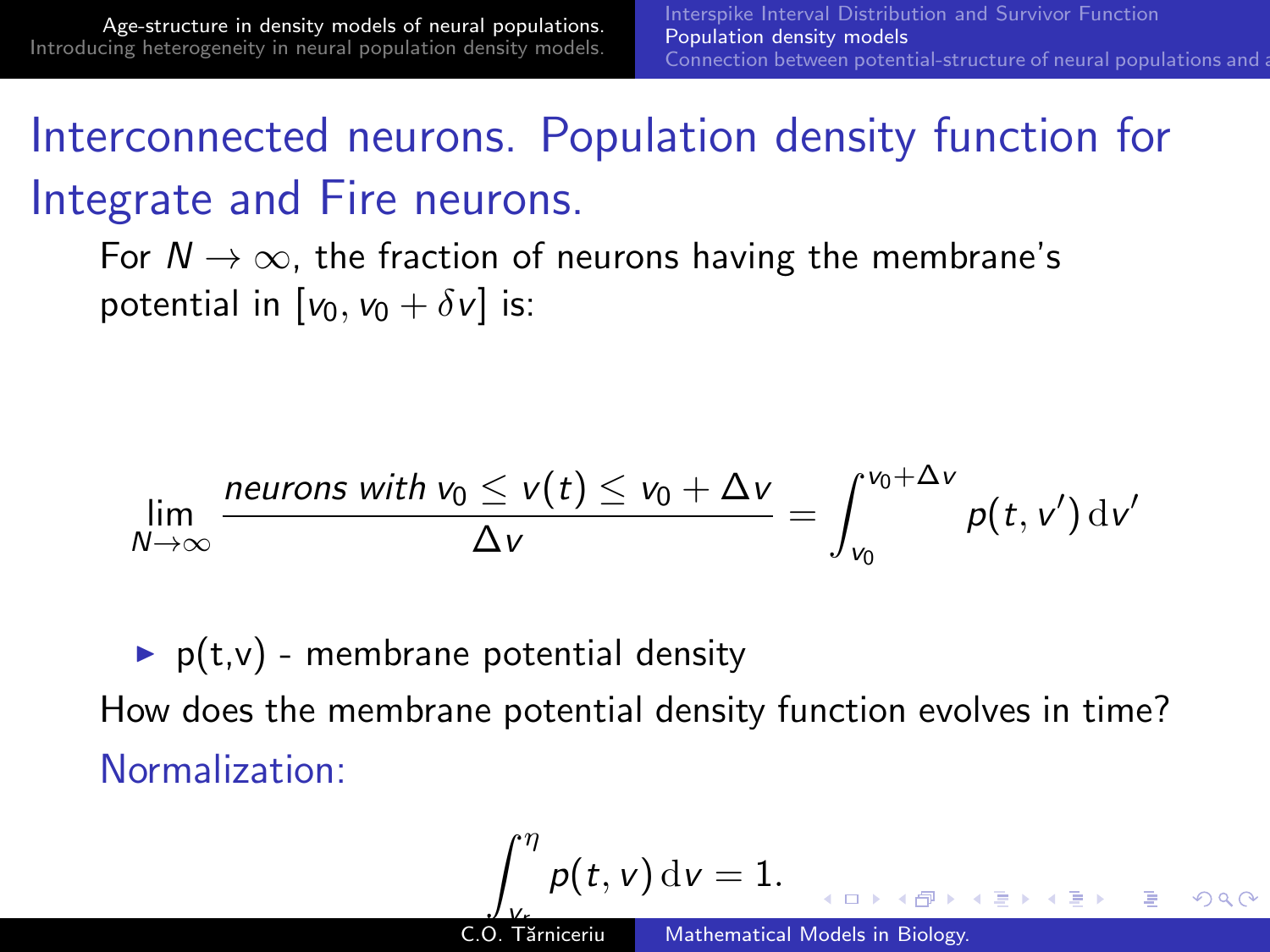[Age-structure in density models of neural populations.](#page-2-0) [Introducing heterogeneity in neural population density models.](#page-13-0)

#### Interconnected neurons. Population density function.

The population activity is defined as the fraction of the neurons that "flow" across the threshold, i.e.

$$
r(t)=J(t,\eta)
$$

Reinjection of neurons:

$$
J(t, v_r) = J(t, \eta)
$$

The flux is supposed to consists of two parts:

$$
J(t, v) = J_{drift}(t, v) + J_{jump}(t_{\text{a}}^{\text{}} v)_{\text{a}}^{\text{}} \qquad \text{for } t \geq 0 \text{ for } t \geq 0
$$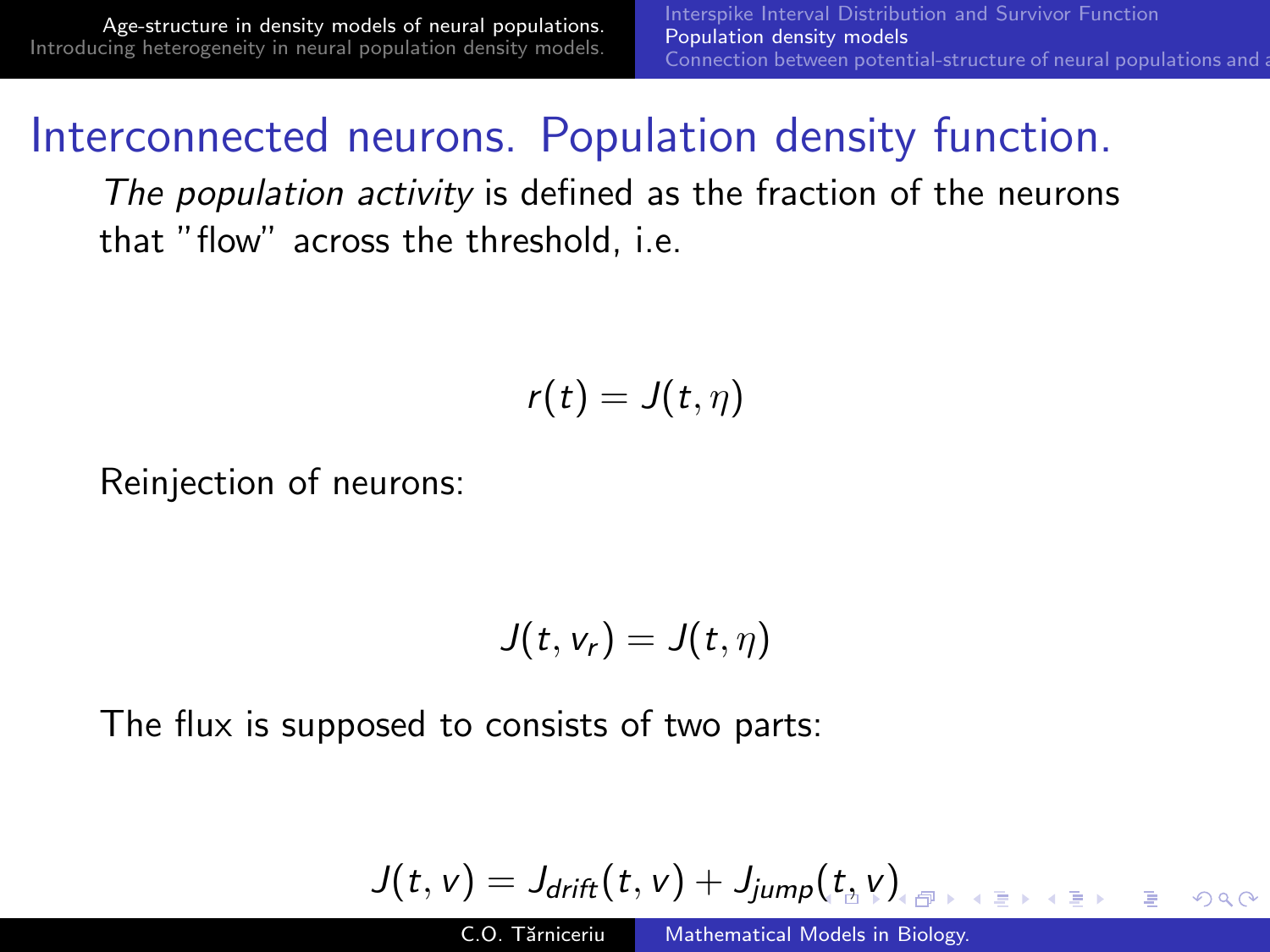<span id="page-7-0"></span>つくへ

## Population density models for Integrate and Fire neurons

In the case of Integrate-and fire neurons, the drift flux is given by:

$$
J_{drift}(t,v)=[-\gamma v+l]\rho(t,v)
$$

It is supposed next that, every time a neuron of the population receives a signal, will have a jump in potential of magnitude h. Denoting by  $\sigma$  the average reception rate of a neuron, the jump-flux is given by:

$$
J_{jump} = \sigma \int_{v-h}^{v} p(t, v') \, \mathrm{d}v'
$$

The evolution in time of the density function is dictated by:

$$
\frac{\partial}{\partial t}p(t,v)=-\frac{\partial}{\partial v}J(t,v)
$$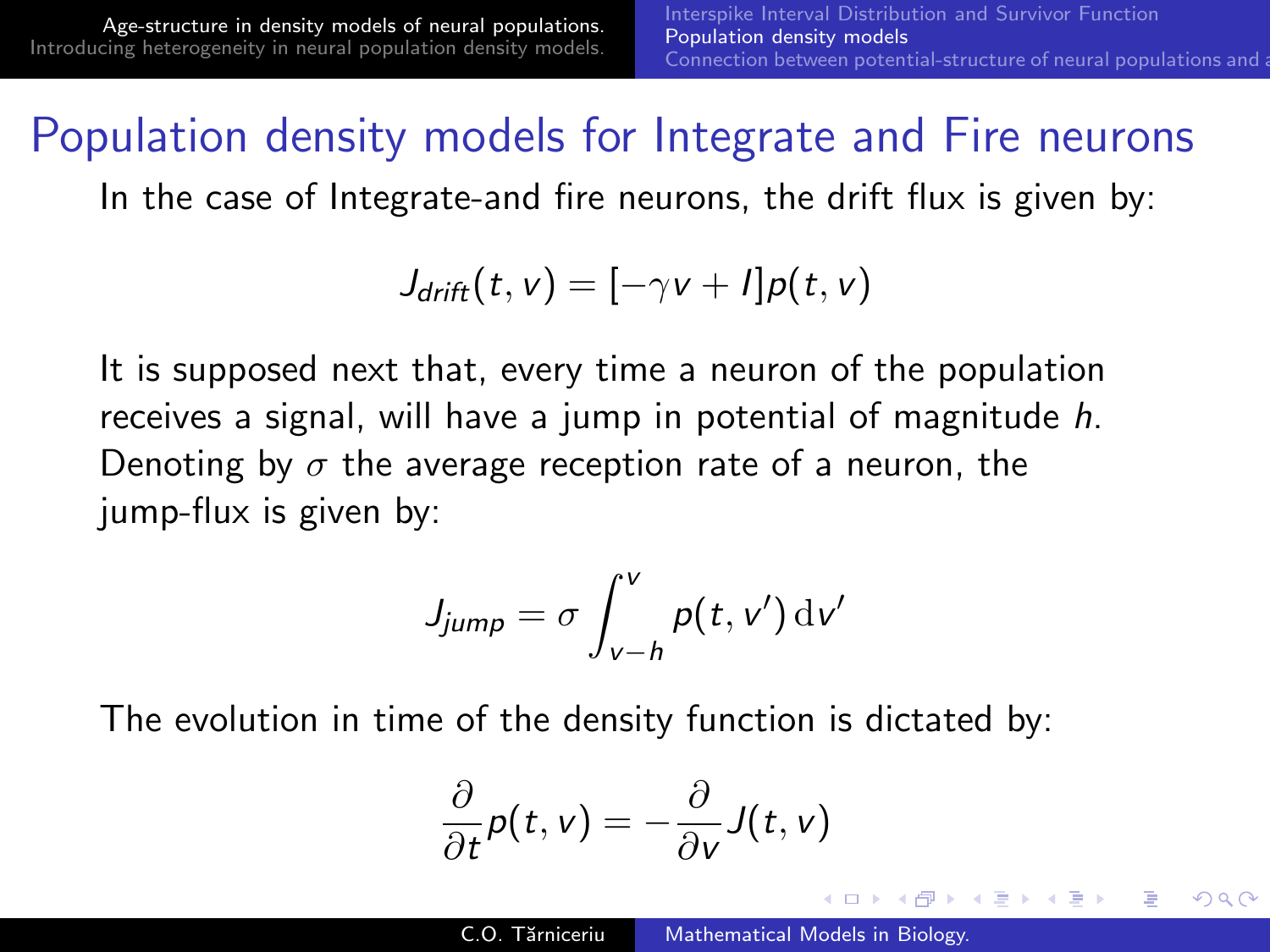つへへ

#### Population density models for Integrate and Fire neurons

- A population density model for integrate and fire neurons:
- L. Sirovich

$$
\begin{cases}\n\frac{\partial}{\partial t}p(t, v) + \frac{\partial}{\partial v}((- \gamma v)p(t, v)) = \sigma (p(t, v - h) - p(t, v)) \\
+ \delta (v - v_r)r(t) \\
p(t, 1) = 0 \\
r(t) = \sigma \int_{1-h}^{1} p(t, v) dv = \frac{1}{h} \int_{1-h}^{1} p(t, v) dv \\
p(0, v) = p_0(v).\n\end{cases}
$$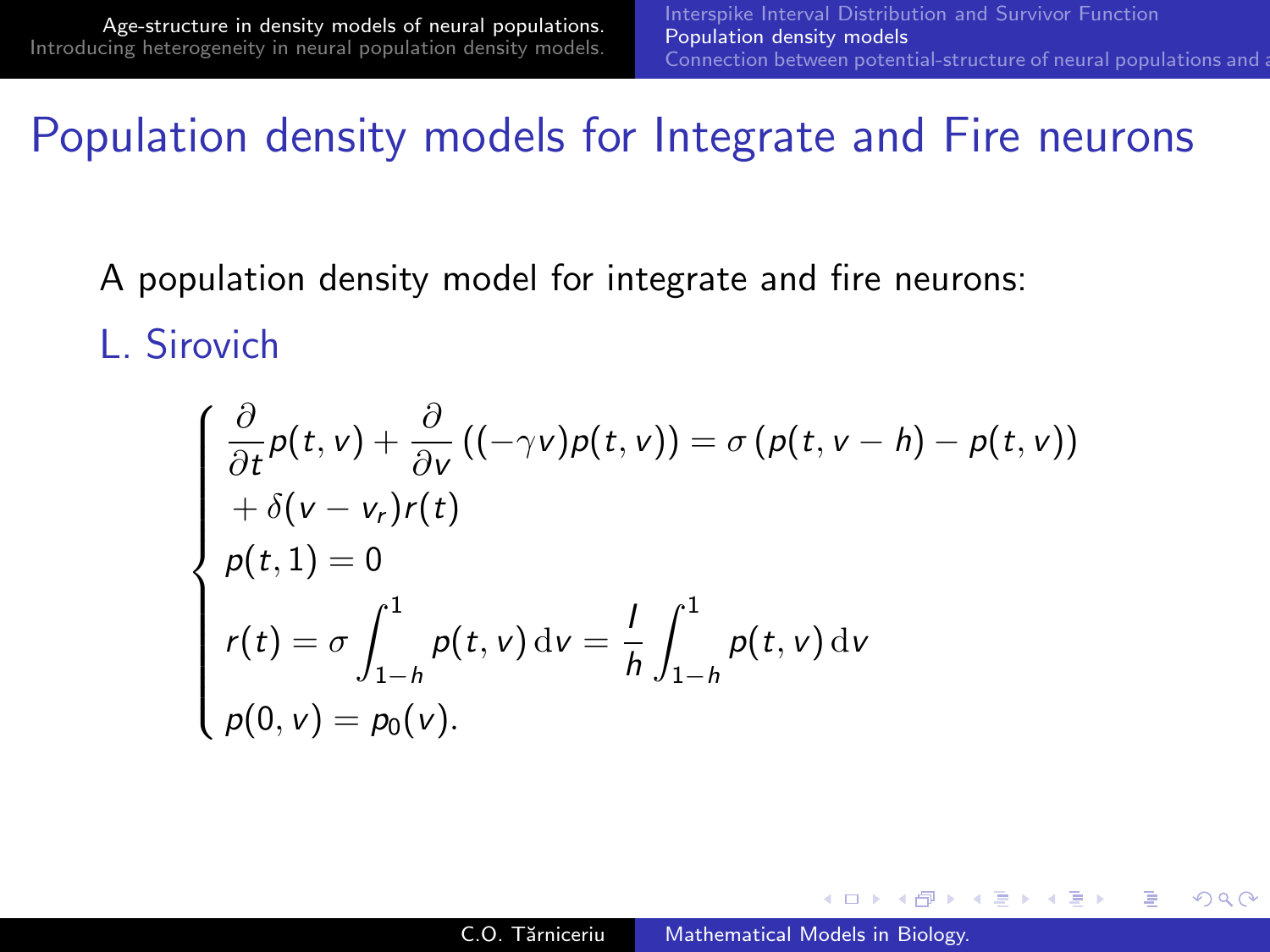**∢ロト ⊀母 ▶ ∢∃ ▶ ∢∃ ▶**..

<span id="page-9-0"></span> $\Omega$ 

## Age-structure in neuronal populations

The repartition of the membrane potential between two spikes is given by:

$$
\begin{cases} \frac{\partial}{\partial a}q(a, v) - \gamma \frac{\partial}{\partial v}[vq(a, v)] = \sigma[q(a, v - h) - q(a, v)] \\ q(a, 1) = 0 \\ q(0, \cdot) = \delta(v - v_r) \end{cases}
$$

 $\triangleright$  a = t –  $\hat{t}$  is the so called "age";  $\hat{t}$  is the last firing time.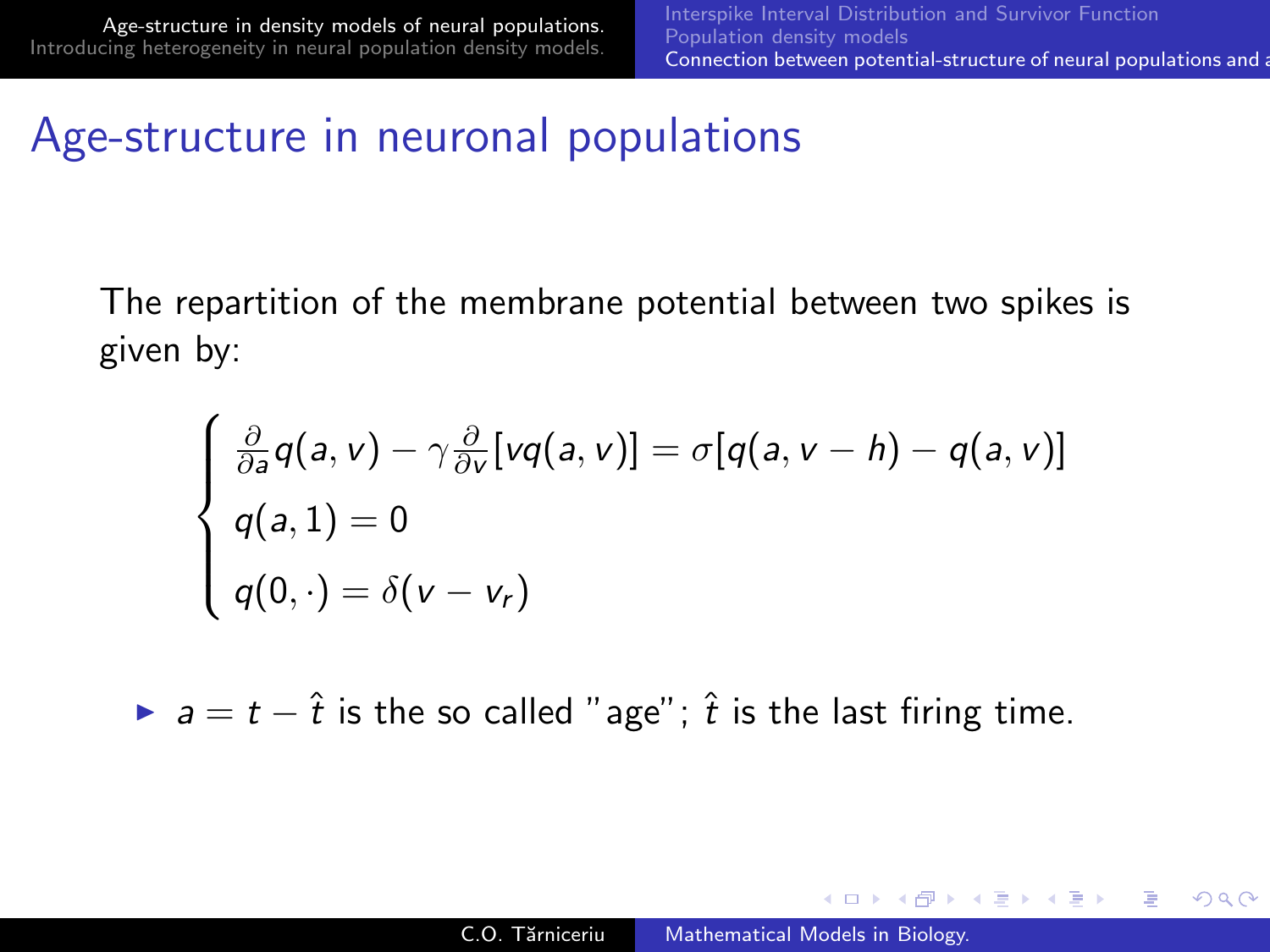す 何 ト す ヨ ト す ヨ ト

 $\Omega$ 

## Age-structure in neuronal populations

A description of a population of connected neurons structured by its age a:

$$
\begin{cases}\n\frac{\partial}{\partial t}n(t,a) + \frac{\partial}{\partial a}n(t,a) + \rho(a)n(t,a) = 0 \\
r(t) = \int_0^\infty \rho(a)n(t,a) \, da \\
n(t,0) = r(t) \\
n(0,a) = n_0(a)\n\end{cases}
$$

where  $\rho$  is the hazard function introduced above.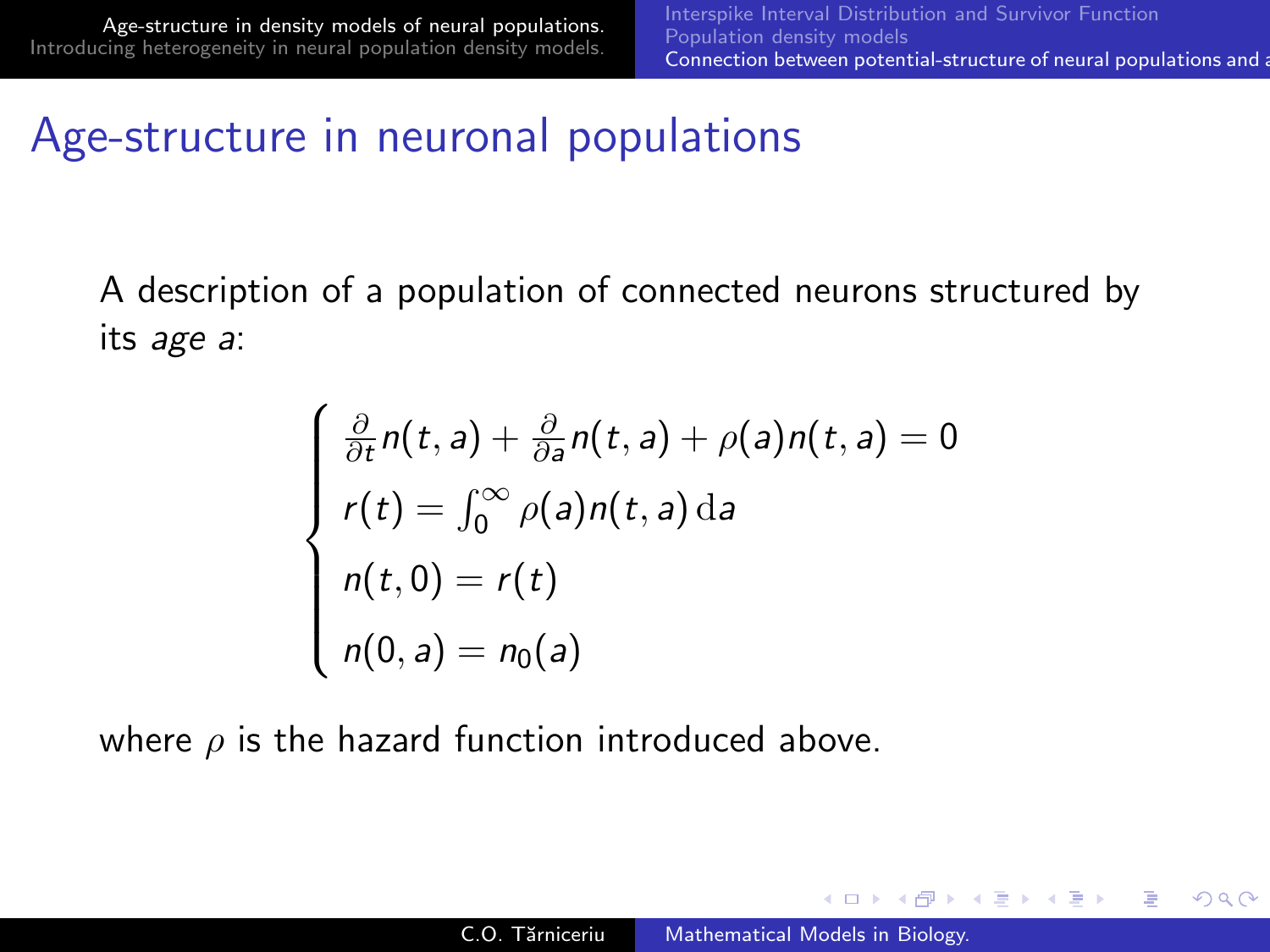$\Omega$ 

## An integral transformation. (G. Dumont - Ph.D. thesis)

If the initial distributions  $n_0$  and  $p_0$  satisfy:

$$
p_0(v) = \int_0^\infty \frac{q(a,v)}{\int_0^1 q(a,w) \, \mathrm{d}w} n_0(a) \, \mathrm{d}a
$$

then the corresponding solutions satisfy

$$
p(t,v)=\int_0^\infty \frac{q(a,v)}{\int_0^1 q(a,w) \, \mathrm{d}w} n(t,a) \, \mathrm{d}a.
$$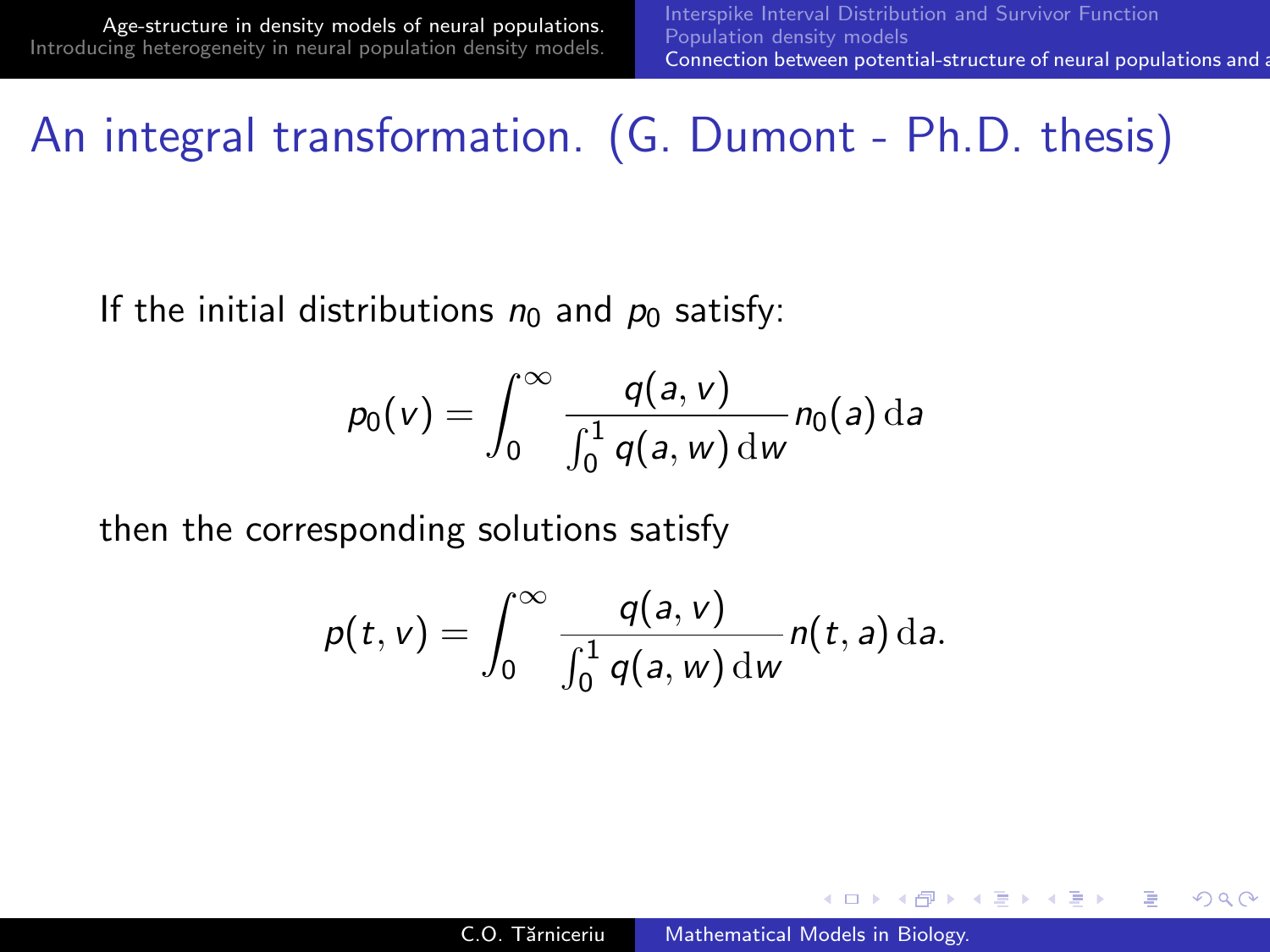∢ロ ▶ ∢何 ▶ ∢ ヨ ▶ ∢ ヨ ▶

つくへ

# An integral transformation. Open questions - in working progress.

- $\blacktriangleright$  The inverse transformation?
- $\blacktriangleright$  Uniqueness of the above presented transformation?

Importance:

 $\triangleright$  Age-structured systems have been intensively studied over the last decades; in particular, qualitative results on the solutions, asymptotic behavior, control problems have been analyzed. Being to able to write the evolution of repartitions of neurons with respect to the "age", meaning the time between two consecutive spikes, will help giving answers to numerous problems such as those quoted above.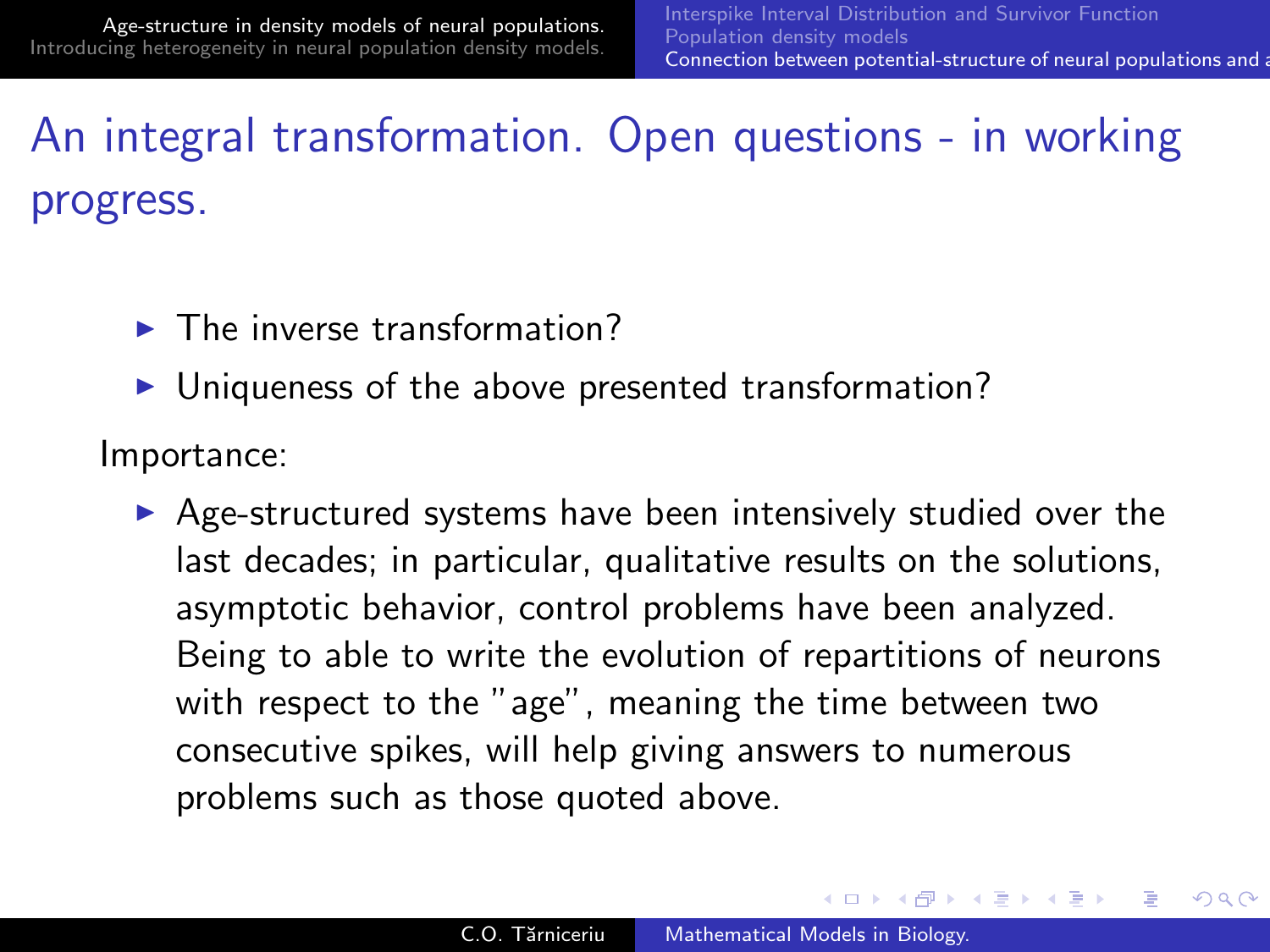## Population density models for connected neurons

The population density models for connected neurons are based on few modeling assumptions:

- $\triangleright$  The population of neurons is homogeneous, i.e. all the neurons have the same characteristics; in particular they are all supposed to emit spikes at the same threshold value and are reset to the same given reset value.
- <span id="page-13-0"></span> $\triangleright$  they all receive the same input from the rest of the population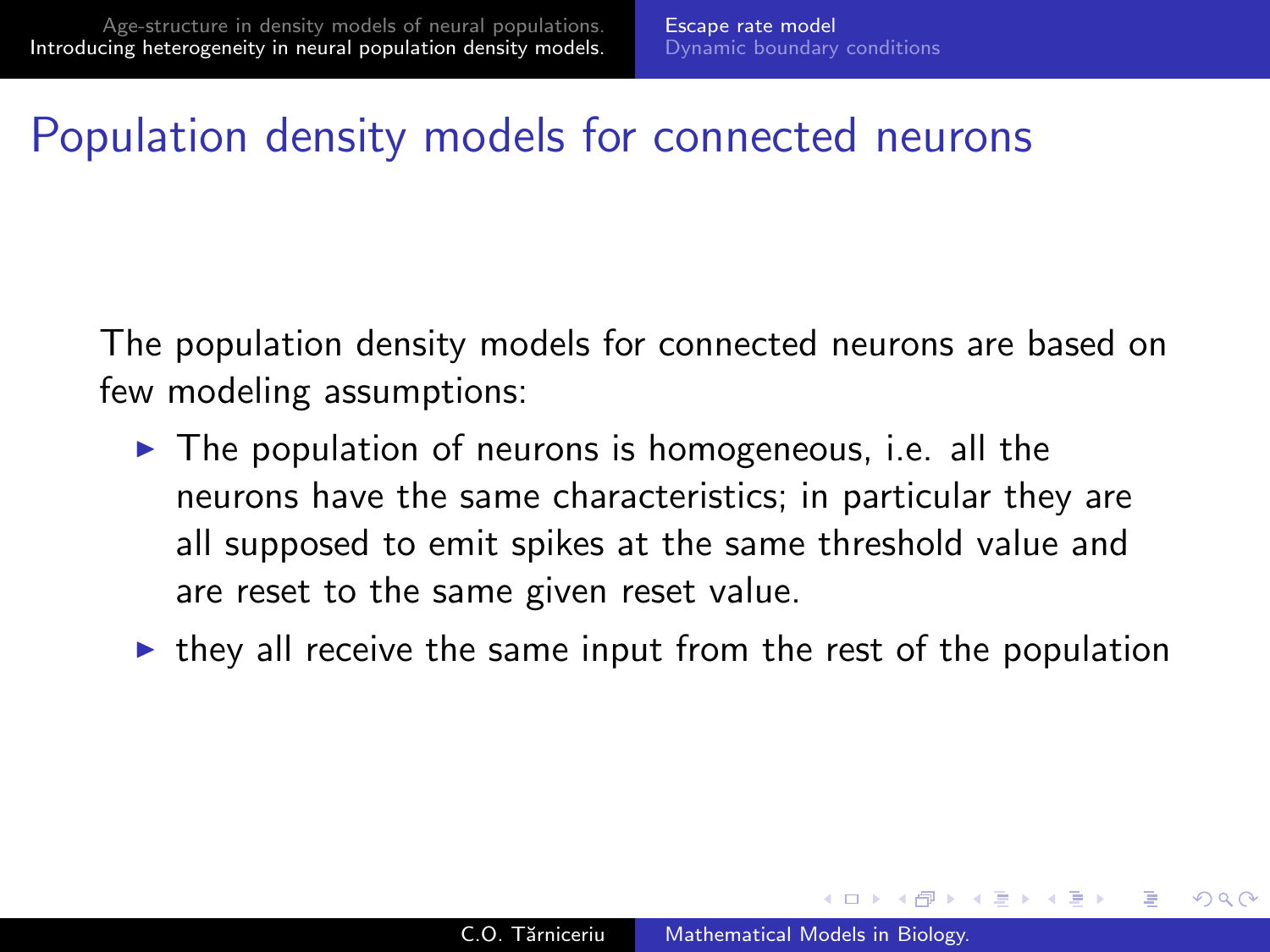#### Adding some variability in the model. Escape rate model

In order to introduce some heterogeneity in the population, one may assume that the neurons do not emit a spike at a fix threshold potential value. An idea to model this is given by the *escape rate* or hazard function introduced by W. Gerstner and W.M. Kistler. The strict firing threshold is replaced by a stochastic firing criterion; spikes occur at any time with a probability density

$$
\rho = f(u - \eta) \quad \text{with} \quad f \longrightarrow 0 \quad \text{as} \quad u \longrightarrow -\infty
$$

イロ トラ 河 トラ ミュートラン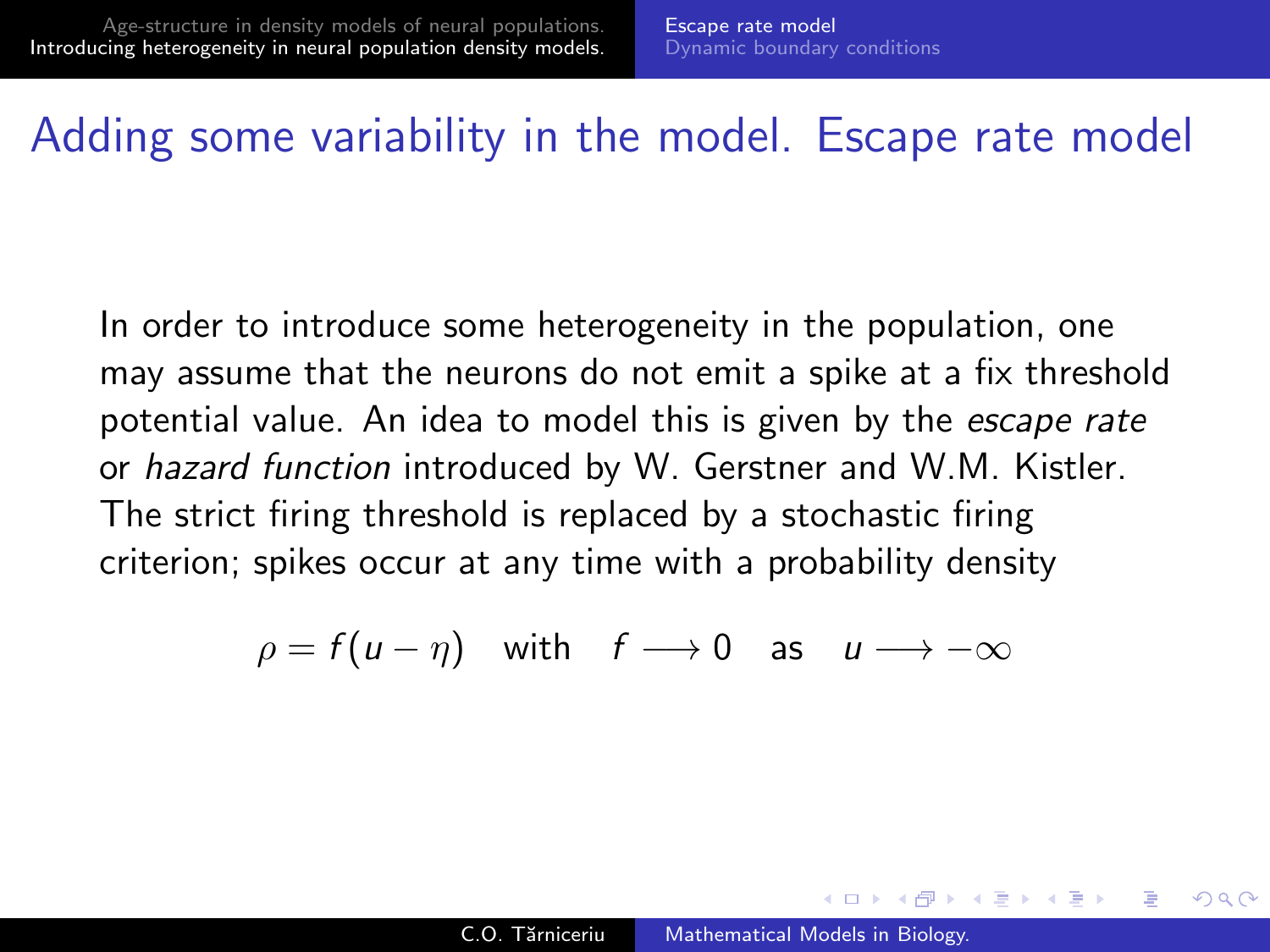#### Escape rate model

The escape rate depends on the momentary distance of the potential from the threshold; the neuron can emit a spike when its membrane potential is in a certain interval. The sharp threshold is obtained for:

$$
f(u-\eta) = \begin{cases} 0, & u < \eta \\ \Delta^{-1}, & u \ge \eta \end{cases}
$$

イロ トラ 河 トラ ミュートラン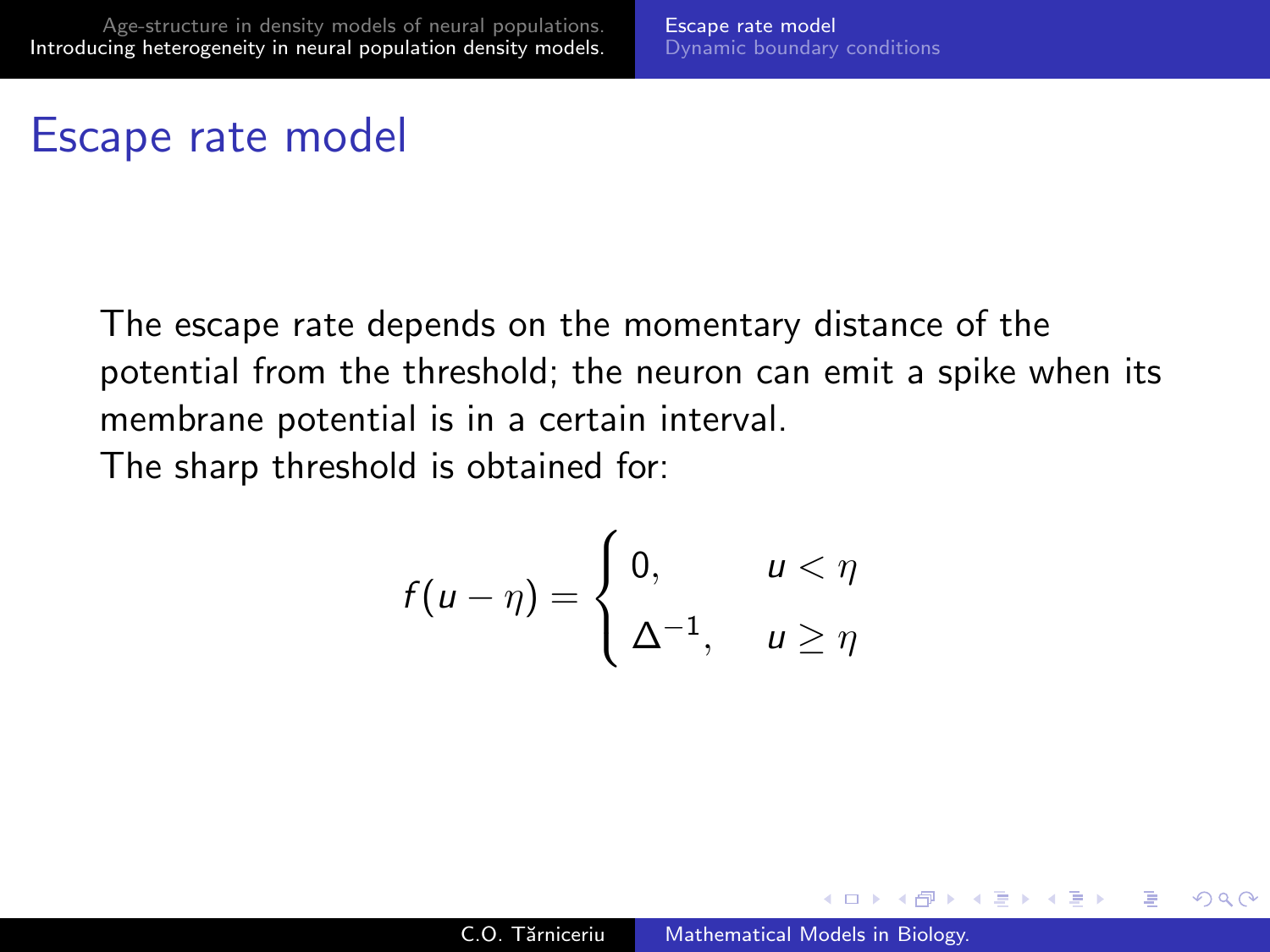#### Escape rate model

In population density formalism, taking into account this assumption will lead to introduction of a "mortality rate" in the partial differential equation that gives the evolution of the neurons' density in the phase space:

 $\triangleright$  the firing rate will no longer be the flux through the fix threshold, but is given by

$$
r(t) = \sigma(t) \int_0^{+\infty} \rho(v-\eta) \int_v^{v-h} p(t, w) \, dw \, dv
$$

 $\triangleright$   $\sigma$  - the average reception rate and  $\rho$ - the escape rate

∢ロ ▶ ∢何 ▶ ∢ ヨ ▶ ∢ ヨ ▶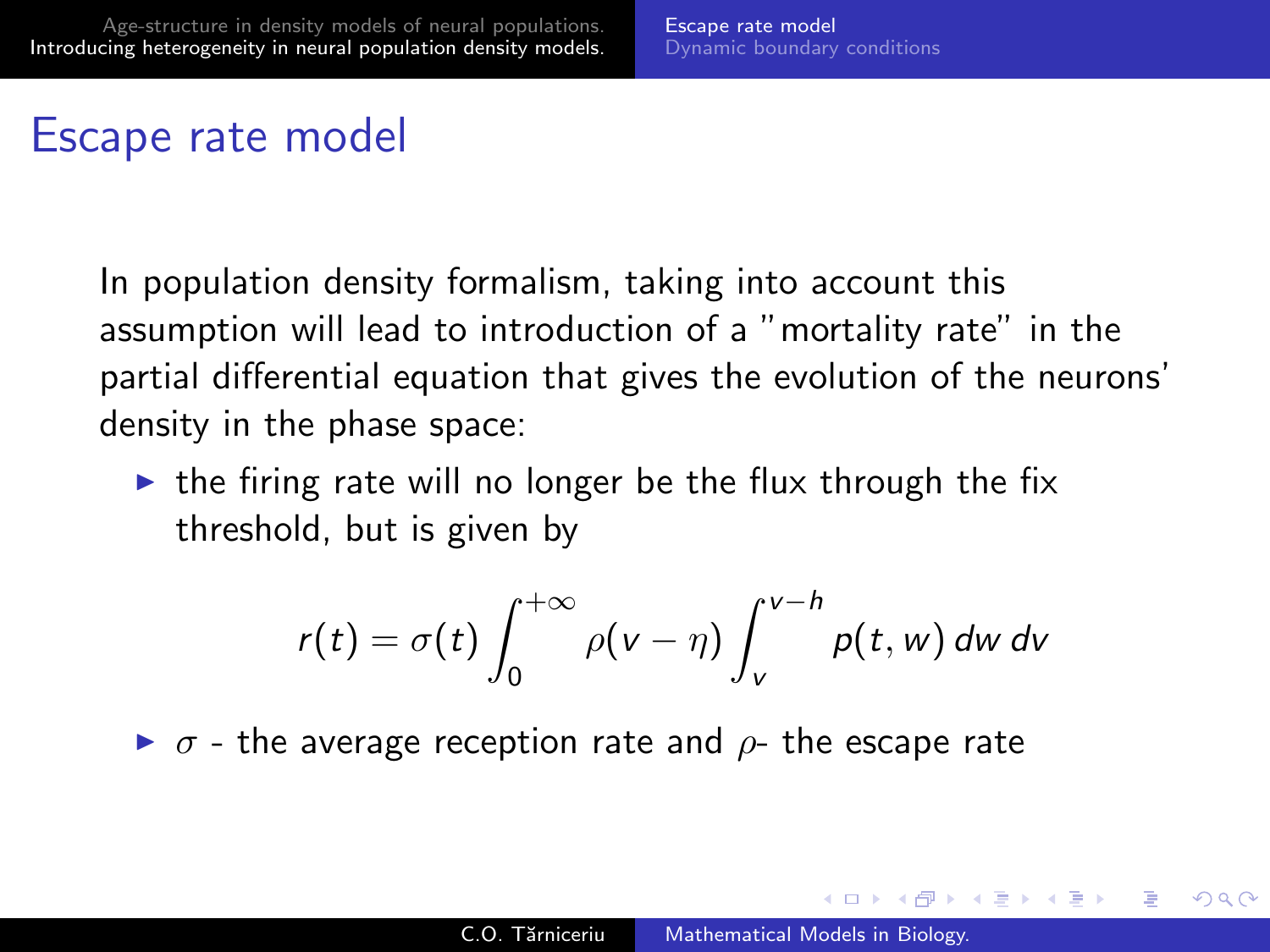#### Escape rate model

$$
\begin{cases} \frac{\partial}{\partial t}p(t,v) - \frac{\partial}{\partial v}(vp(t,v)) + \rho(v-\eta)\sigma(t)\int_v^{v-h} p(t,w) dw = \\ = \sigma(t)(p(t,v-h) - p(t,v)) + \delta(v-v_r)r(t) \quad \text{for} \quad v \in (0;+\infty) \\ p(t,\eta) = 0 \end{cases}
$$

 $\rho$  is the equivalent of a "mortality rate" in age-structured systems

メロメ イ母メ メミメ メミメ

 $2990$ 

∍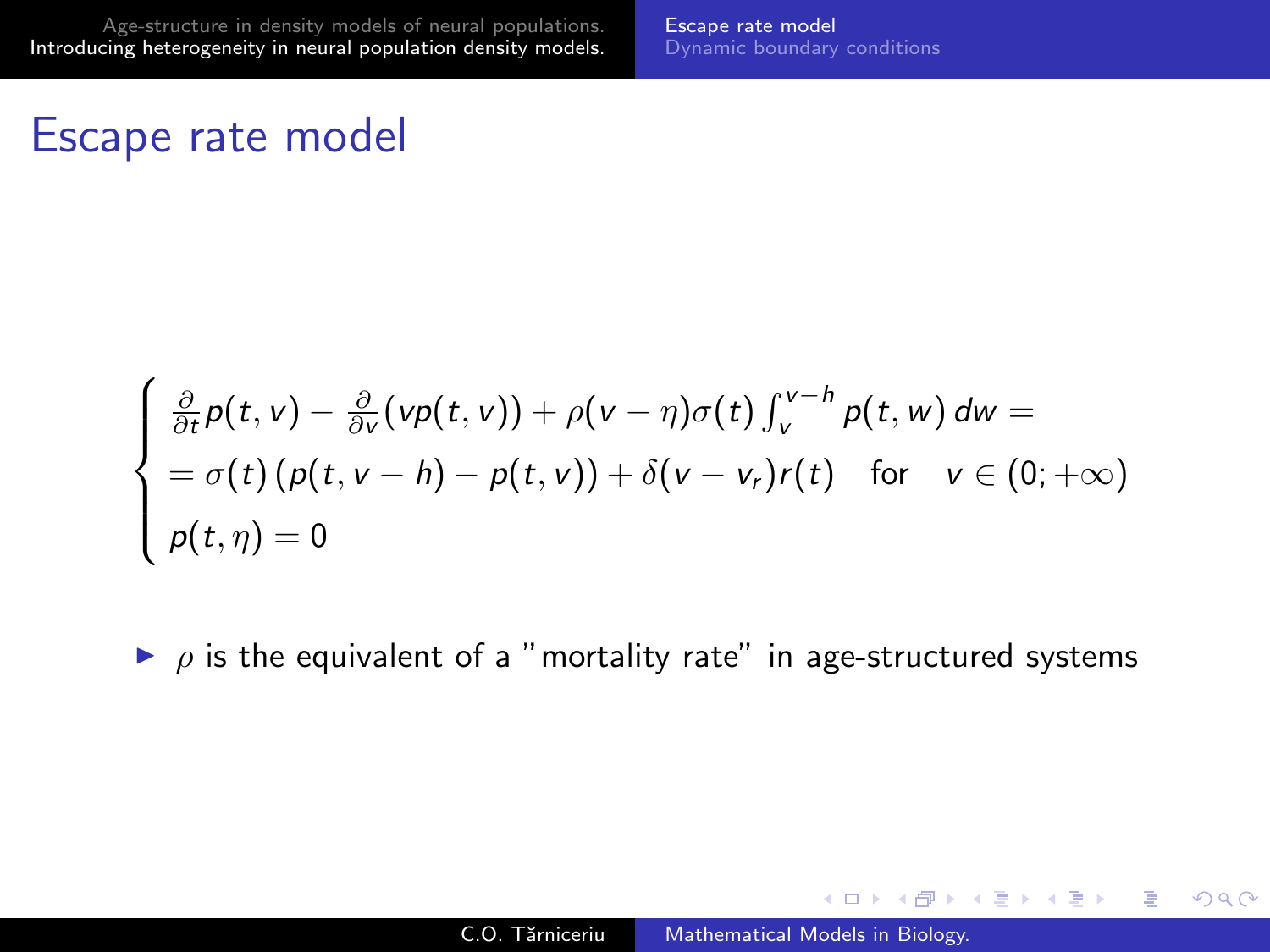## Variability of the reset potential

- $\triangleright$  Since we assumed variability in the firing threshold of neurons of the population, it seems natural to assume the same variability in the reset potential
- $\triangleright$  Neurons of the population will not be re-injected in a fix reset potential value. Then  $\delta(v - v_r)r(t)$  that expresses the re-injection of the neurons that fired in the reset potential value will be replaced by a term  $\int_0^1 k(v,v')\rho(t,v')\,\mathrm{d}v'$
- $\triangleright$  we shall consider the diffusion limit, i.e., the second order approximation of the integral  $\int_{v-h}^{v} p(t, w) dw$ .

<span id="page-18-0"></span>**≮ロト ⊀何ト ⊀ ヨト ⊀ ヨト**